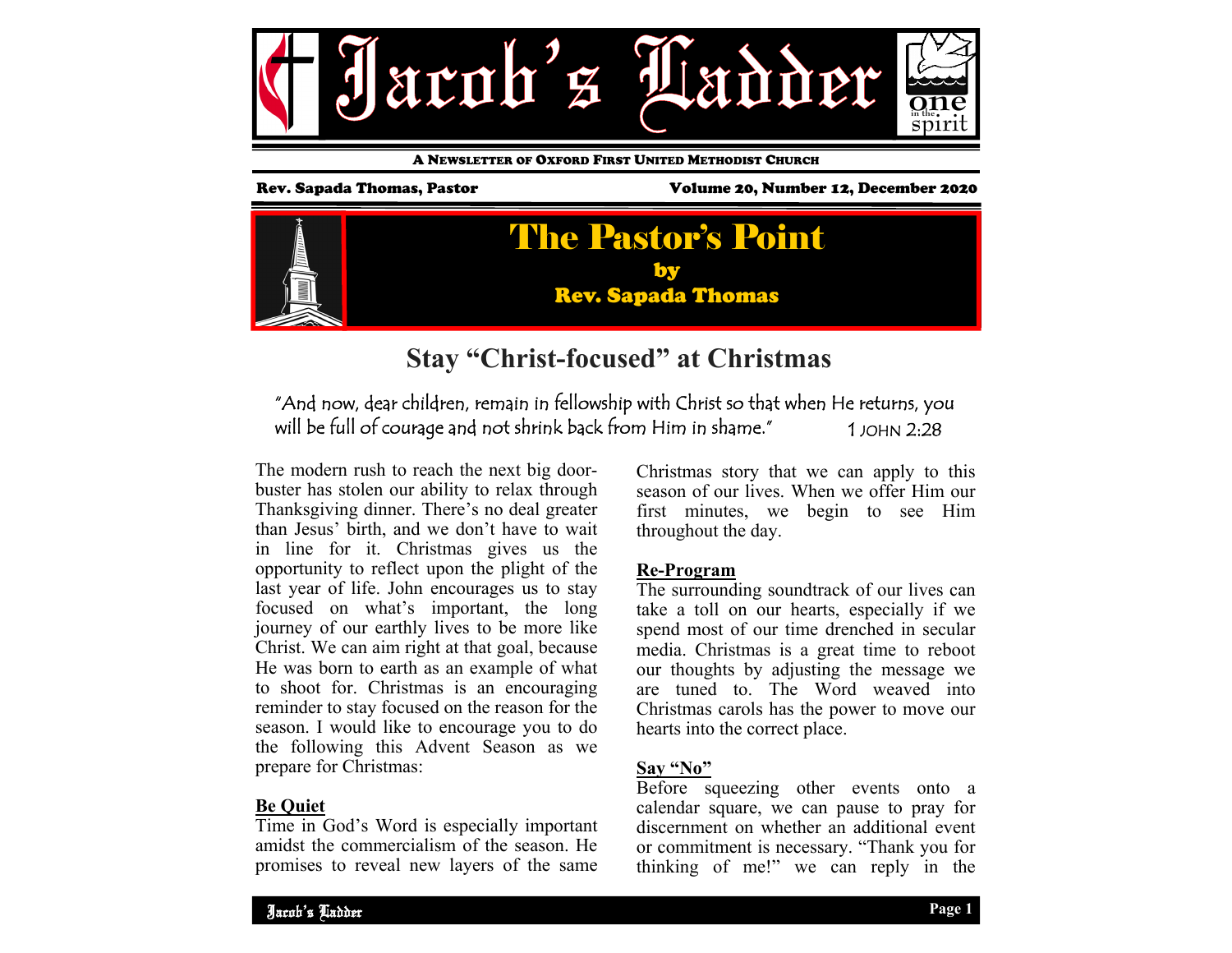meantime, "I'll get back to you." This Christmas, let's put the magnitude and majesty of the King of Kings at the center of our holiday planner.

**The Point**: Don't get so caught up in the consumerism of Christmas that we miss the true meaning of the Christ Child, and the impact His birth has on our personal lives.

# My Journey Continued: Things I've Learned Along The Way

by Rev. Mattie Gipson

Little did I know that night in June 1992 as I sat in the rear of the Arena where Annual Conference was being held that my life was soon going to take a U-turn and go in a direction that I had not imagined in my wildest of dreams. It was the night of the Ordination Service for Pastors in the Mississippi Conference of the United Methodist Church. At the end of the Service, the Bishop stated that there was someone in the audience who was struggling with a call to ministry. He invited that person to come on down front "right now". I really didn't think I was struggling with such a call but for some reason I sat upright in my seat. I looked around to see if anyone was going down front because I surely had no plans to do such a thing. I even sat on my hands to make sure I didn't accidentally let my hand fly up. A curious reaction since I had no nudge to make any such change in my life.

Fast forward a few weeks and I found myself asking my pastor how does one know when they are being called to preach. He smiled broadly and said, "I've been wondering when you'd ask me that." I learned that day that often people see things in you that you have no clue are there. As time progresses I proceed to explore exactly what this means



process. But the teacher planted a security of the teacher planted a security. for me. I am assigned a mentor and we meet weekly for several months and I find myself entering the Mississippi Course of Study (COS) for Local Pastors. I've always enjoyed learning so I enjoyed the weekend classes of COS. After my fourth course, the teacher asked me if I would stay a few minutes after class. His question: "Have you thought about going to Seminary?" Well. of course I had not. I am a wife and a mother of a college student, and a full-time employee with BellSouth. And of course, I had my church responsibilities. So, of course Seminary was nowhere in my thought process. But the teacher planted a seed as he

A year later I find myself applying to Emory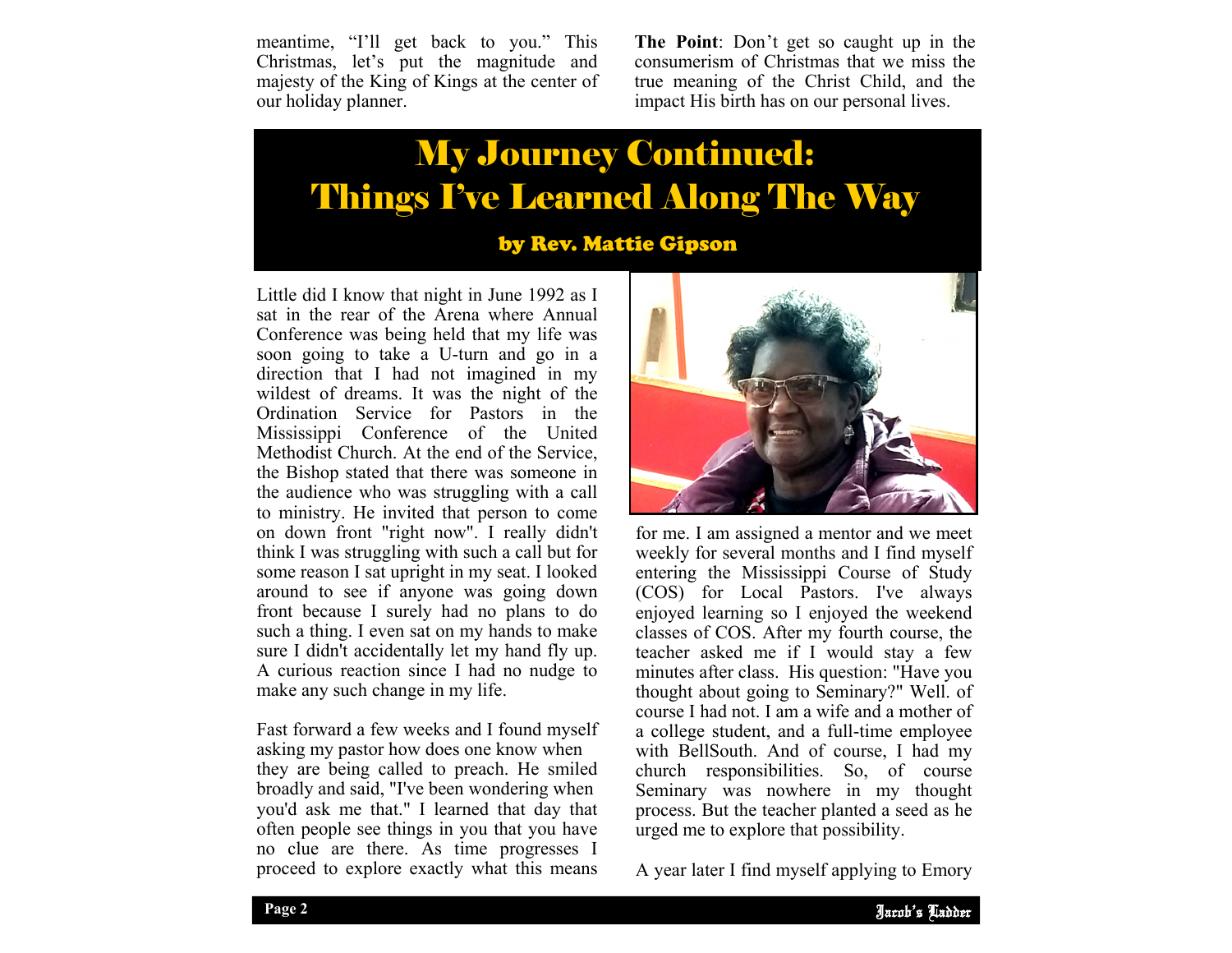University's Candler School of Theology-- and to my surprise after a campus visit, I was accepted on the spot and given a scholarship. And about an hour later, I had secured housing beginning June 1994. After this whirlwind of activities, reality sets in. I MUST continue working because I have a college student to support.

My next step was to apply for a job transfer. My office manager nearly laughed me out of the office because BellSouth had not granted a transfer in over two years. The company was in the process of downsizing and most offices are working with a skeleton crew. No movement going on except retirement. Three weeks later it was my turn to laugh. She called me into her office and said, "You're not going to believe this. I didn't, but your transfer went through." I smiled and said. "It's a God Thing!" I learned that if it's in God's plan, man can't stop it!

A part of Seminary education is Field Placement. I was assigned to a Men's Halfway House. I thought this is not going to work for me. What on earth can I learn from such an assignment? I learned much. Many of my preconceived notions about people who were criminals or addicts or societal misfits were totally shattered. I met a young man who was an African prince who had come to America to go to school and had followed the wrong crowd and ended up homeless. Like the Prodigal Son, one day "he came to himself" when a pigeon pooped on him as he slept on a park bench. Another young man was there because he left the family business and his life was in danger. The family business---SELLING DRUGS. I learned that you need to hear a person's story before you judge their lifestyle.

After finishing Seminary and moving to Laurel, MS for my first appointment, I was surprised to find that I was just beginning to learn about church folks. Thankfully, I had a couple of wise Seminary professors who gave us a little heads up that we should listen three times as much as we talk. That was a valuable lesson. I learned that the names on the Leadership forms are not necessarily the real leaders in the church. I learned, or was reminded, that you can't be everything to everybody. You MUST BE YOUR AUTHENTIC SELF!!!! Being yourself allows you to deal honestly with each person.

Learning should NEVER STOP!

A few other things I learned:

 Don't take someone else's opinion of a person. Learn the person for yourself. You don't always have to be the "smart one" in the group. You can lead without being THE LEADER. You don't have to take credit for every idea you have that gets executed. It's good to keep a poker face during some negotiations. Travel as much as you can and learn how people of other cultures live. When you travel in other countries, respect their customs. Don't assume your way is best just because you're American.

Learn to be fair in your dealings with others. You have no idea how much collateral that earns for you in the future.